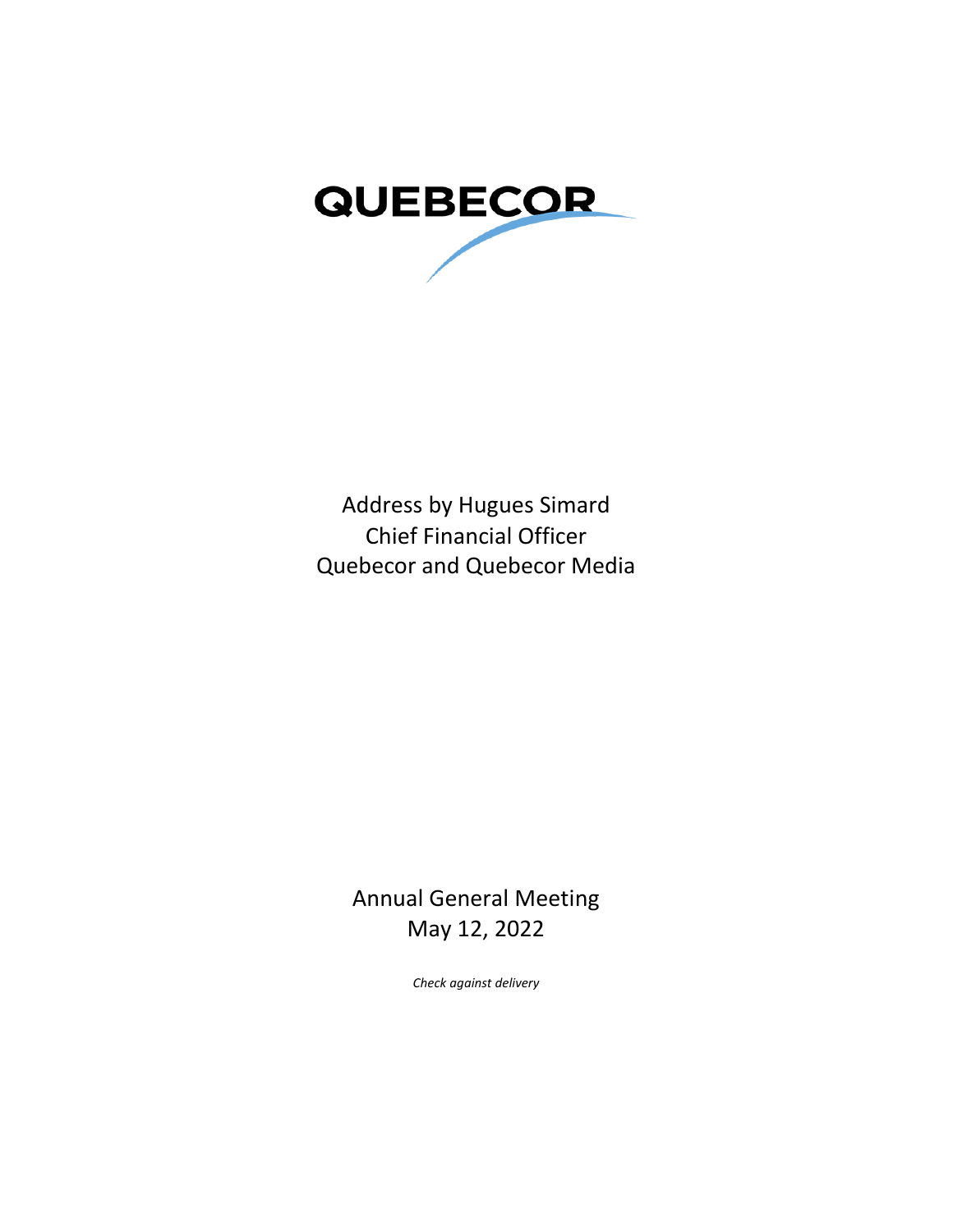Thank you, Pierre Karl. Good morning, ladies and gentlemen.

Allow me to present our 2021 financial review.

# *SUMMARY OF RESULTS*

Quebecor recorded total revenues of \$4.554 billion in fiscal 2021, up 5.5% from 2020. Adjusted EBITDA increased by 1.1% to \$1.973 billion.

Net income attributable to shareholders was \$578 million or \$2.38 per share, compared with \$607 million or \$2.41 per share in 2020.

Adjusting for all items not directly related to operations, such as unusual items, gain on valuation of financial instruments and discontinued operations, our adjusted income from continuing operating activities was \$622 million or \$2.55 per share, a 4.6% increase from \$595 million or \$2.36 per share in 2020. The improvement was mainly due to the \$21 million increase in adjusted EBITDA.

I will now go into a little more detail, starting with a summary of the results of our main business segments.

## *REVENUE*

Despite the pandemic and the uncertain, fast-changing landscape, revenue was up in 2021 and we closed the year with a 5.5% increase. In an aggressively competitive environment, our Telecommunications segment posted 3.1% revenue growth. We continued increasing our market share in mobile telephony. After successfully launching its 5G network in Montréal in December 2020, Videotron announced the roll-out in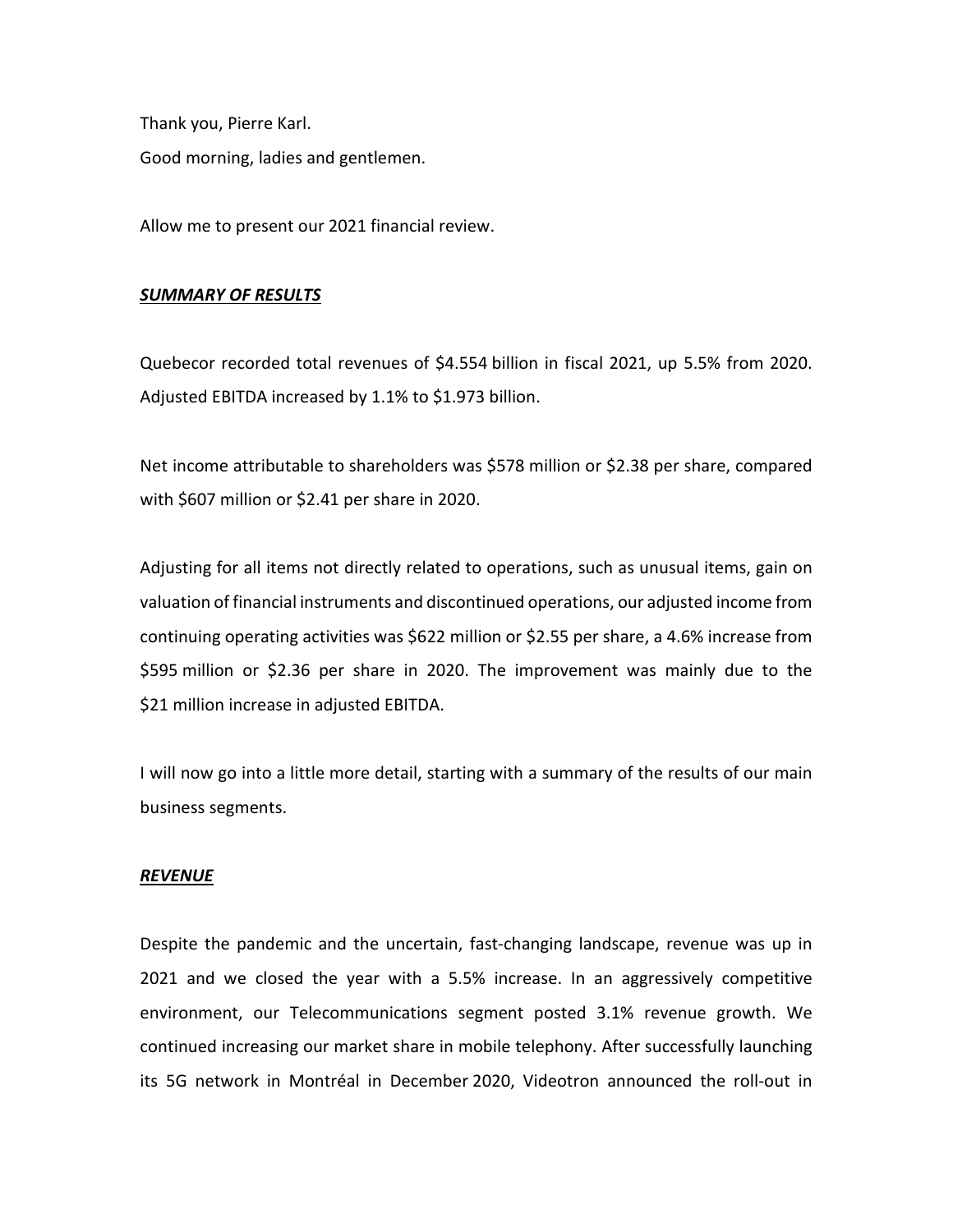Québec City. Our mobile services and equipment business increased its revenues by 8.0% or \$73 million and remained our main growth driver. Our Internet access services also performed well, increasing their revenue by 6.2% or \$70 million.

Our Media segment's revenues were up 19.3%, mainly because of higher advertising revenues at TVA Group. Revenues from film production and audiovisual services also increased, primarily in the soundstage, mobile and equipment rental segment.

Our Sports and Entertainment segment grew its revenues by 5.7%, mainly because of higher revenues from book distribution, publishing and hockey.

This morning we reported our first quarter 2022 results. Consolidated revenues were down 0.3% year over year to \$1.88 billion. In the Telecommunications segment, revenues decreased 1.2% to \$903 million mainly reflecting lower sales volume for wireline telecommunications services. In the Media and Sports & Entertainment segments, quarterly revenues increased by 4.0% and 9.3% respectively.

## *ADJUSTED EBITDA*

In 2021, we generated \$1.973 billion in adjusted EBITDA, a 1.1% increase from the previous year.

Our Telecommunications segment grew its operating profit by \$12 million or 0.6% to generate \$1.876 billion in adjusted EBITDA. Videotron continued to increase its revenuegenerating units in the highly competitive mobile telephony space, adding 120,800 subscriber connections in 2021. As of December 31, Videotron had 1,601,900 mobile subscriber connections and a total of 6,189,600 revenue-generating units, a net increase of 41,700 RGUs during the year.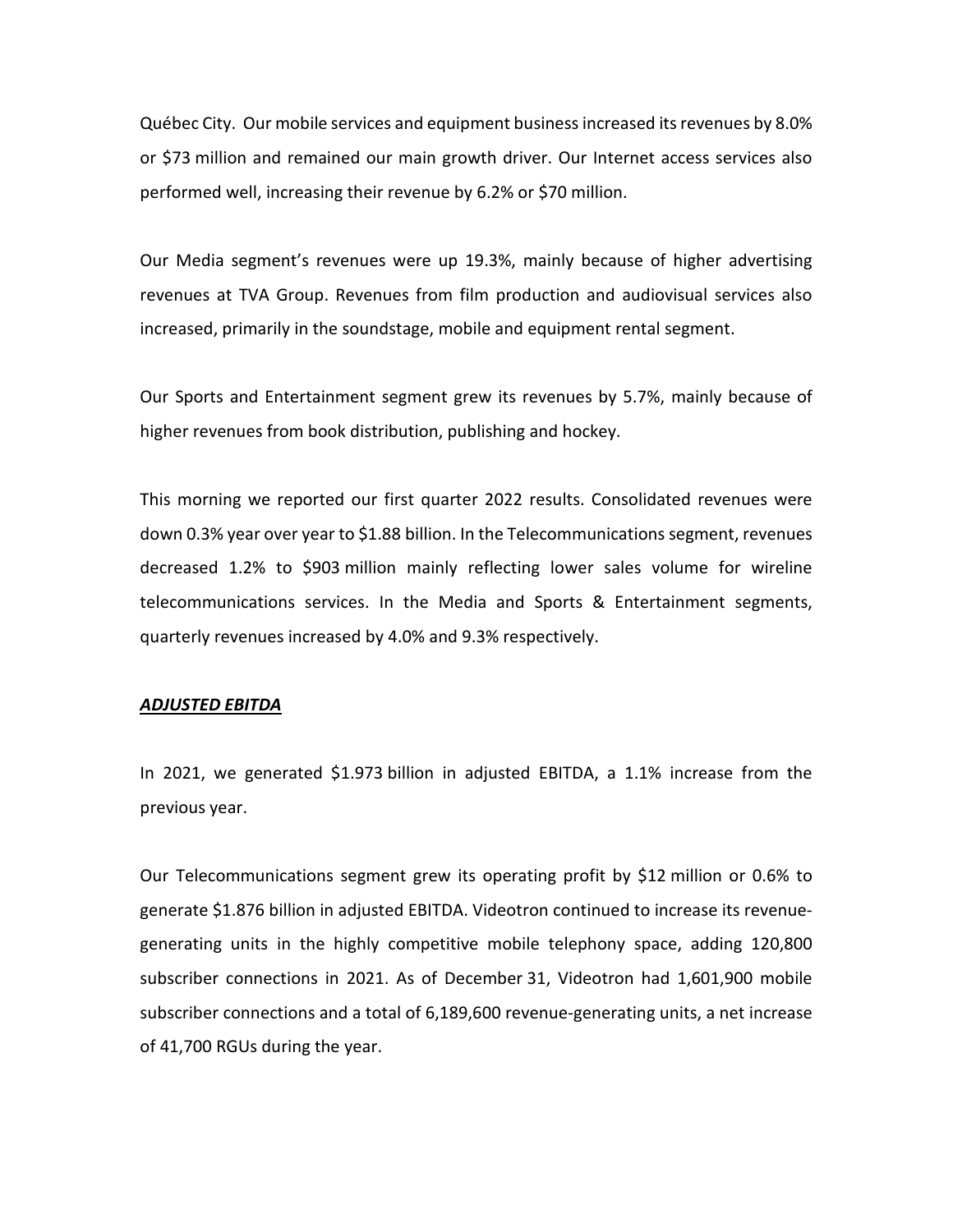Our Media segment's adjusted EBITDA was up by \$1 million or 1.5% to \$83 million in 2021. The increase was mainly due to the revenue growth, which was partially offset by additional spending on content to face growing competition, given the proliferation of content on both conventional and digital platforms.

The Sports and Entertainment segment's adjusted EBITDA increased by \$11 million to \$20 million in 2021, mainly because of the revenue increase I mentioned.

For the first quarter of 2022, we today reported consolidated adjusted EBITDA of \$442 million, a 2.3% year-over-year decrease. This result was mainly due to a \$13 million decline in adjusted EBITDA in our Media segment caused by increased spending on content production and acquisition by TVA Group in order to maintain our television market share lead in Québec. The Telecommunications segment posted an increase of \$9 million or 2,0% in adjusted EBITDA to \$460 million.

## *CASH FLOW*

In 2021, adjusted cash flows from operations totalled \$1.382 billion compared with \$1.312 billion in 2020. The \$70 million increase reflects our improved profitability and tight management of capital expenditures.

During the year, Videotron also purchased 294 blocks of spectrum in the 3500 MHz band across the country for \$830 million.

Business acquisitions totalled \$21 million in 2021, compared with \$47 million in 2020. The Sports and Entertainment segment acquired Les Disques Audiogramme inc., the largest independent French-language record label in North America, and Videotron acquired Cablovision Warwick Inc. and its network, serving the municipalities of Warwick, Kingsey Falls and Saint-Félix-de-Kingsey in the Centre-du-Québec region.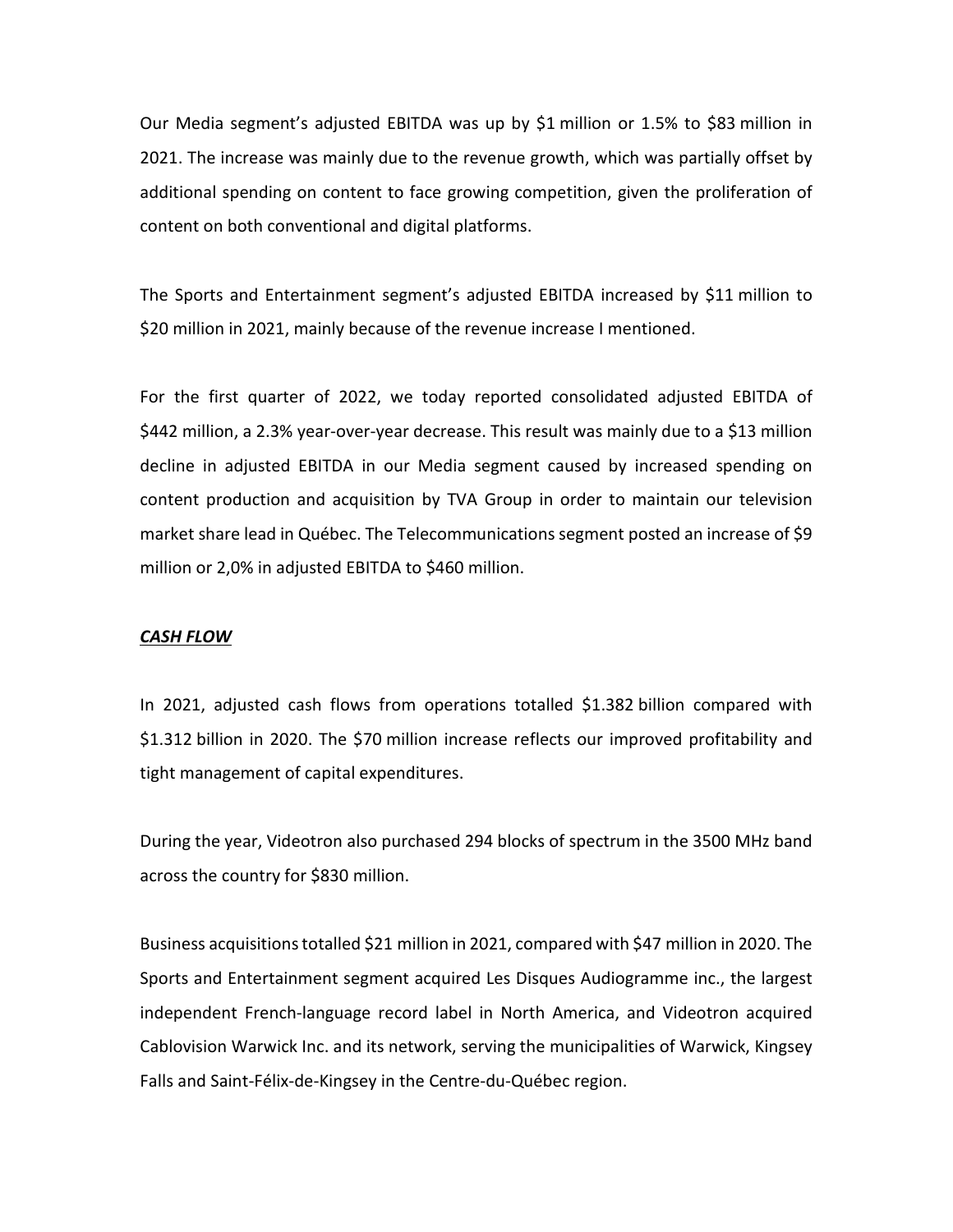## *NET DEBT LEVERAGE RATIO*

Throughout 2021, we maintained our focus on sound management of our operations, our balance sheet and our investments, as evidenced by the stability of our key leverage metric. At December 31, 2021, our net debt leverage ratio, calculated on the ratio of net debt to adjusted EBITDA, stood at 3.2x. Excluding the \$830 million disbursed to acquire spectrum across the country, the ratio was 2.8x.

Our financial leverage held steady despite investments in our wireline and wireless infrastructure in 2021 and the repurchase of 8.9 million shares for \$282 million in cash under our normal course issuer bid. Since the bid was initially announced in 2011, a total of 50.5 million shares have been repurchased as of March 31, 2022 at a total cost of \$1.175 billion.

## *NOTE MATURITIES*

The financial markets continued to show strong confidence in our operations and our capital deployment strategy, as demonstrated by our continuing ability to access capital markets.

During the 2021 financial year, Videotron issued over \$2 billion in aggregate principal amount of Senior Notes bearing interest at the very attractive rates of 3.125% and 3.625%, confirming Videotron's status as an issuer of the first rank in both the Canadian and U.S. markets. Quebecor Media and Videotron used a portion of the proceeds from these issues to prepay Senior Notes bearing interest at 6.625% and 5%, for a total net disbursement of \$1.38 billion. These favourable financing transactions will generate annual savings of more than \$30 million in interest on the debt.